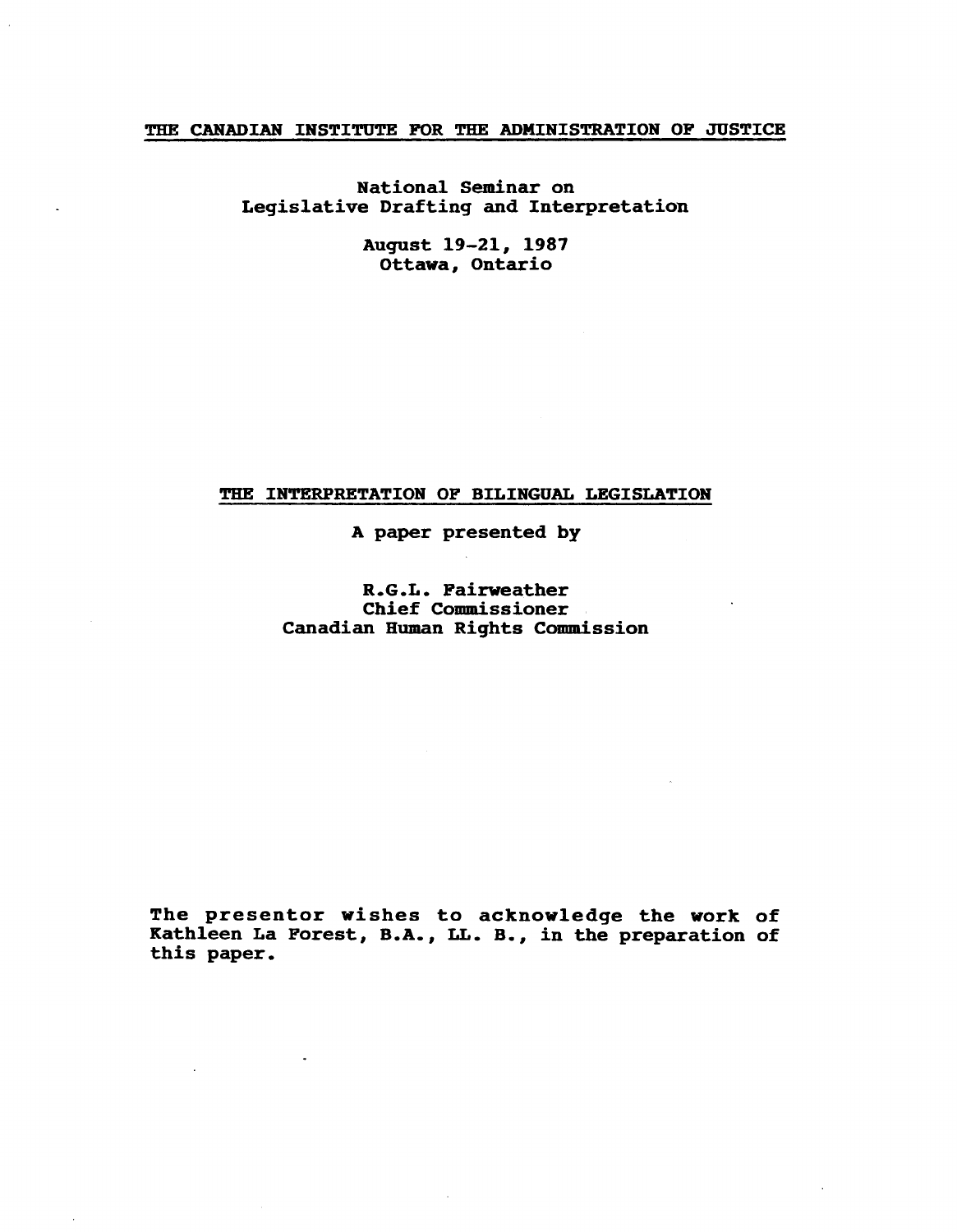Since 1867, section 133 of the *Constitution Act*, 1867<sup>1</sup> has provided that federal and Quebec legislation .shall be printed and published in both English and French. A similar provision was enacted for Manitoba by s. 23 of the *Manitoba Act, 1870*<sup>2</sup> and for New Brunswick by ss. 17(2) and 18(2) of the *Canadian Charter of Rights and Freedoms.*3 Thus, federally and in the provinces of Quebec, Manitoba, and New Brunswick, both versions of legislation have official status under the Constitution. As a result, a somewhat different approach has been taken when interpreting legislation in these jurisdictions. I shall also have occasion to refer to the various Official Languages Acts.

The contract of the water and

The purpose of this paper is to discuss the bilingual interpretation of legislation. More specifically, I will discuss the problems that arise in drafting bilingual legislation, the methods that have been used to interpret the legislation, and the *Constitution Act,* 1982 as a bilingual instrument. Finally, I will focus briefly on the *Canadian Human Rights Act.* Throughout, I will attempt to show how English/French discrepancies have been resolved.

# Drafting Bilingual Legislation

At the outset, some mention should be made of the process of drafting bilingual legislation. It is inevitable that statutes contain mistakes or anomalies. The complexities of bilingual drafting make it inevitable that greater skills and ability are required so as to ensure a good result. Even when the drafter is drafting in one language, (as is usually the case), problems arise. He or she is aware that upon translation a particular concept, phrase or matter will not be rendered with precisely the same nuances of meaning in both English and French. This is due to the fact that "not only are the words and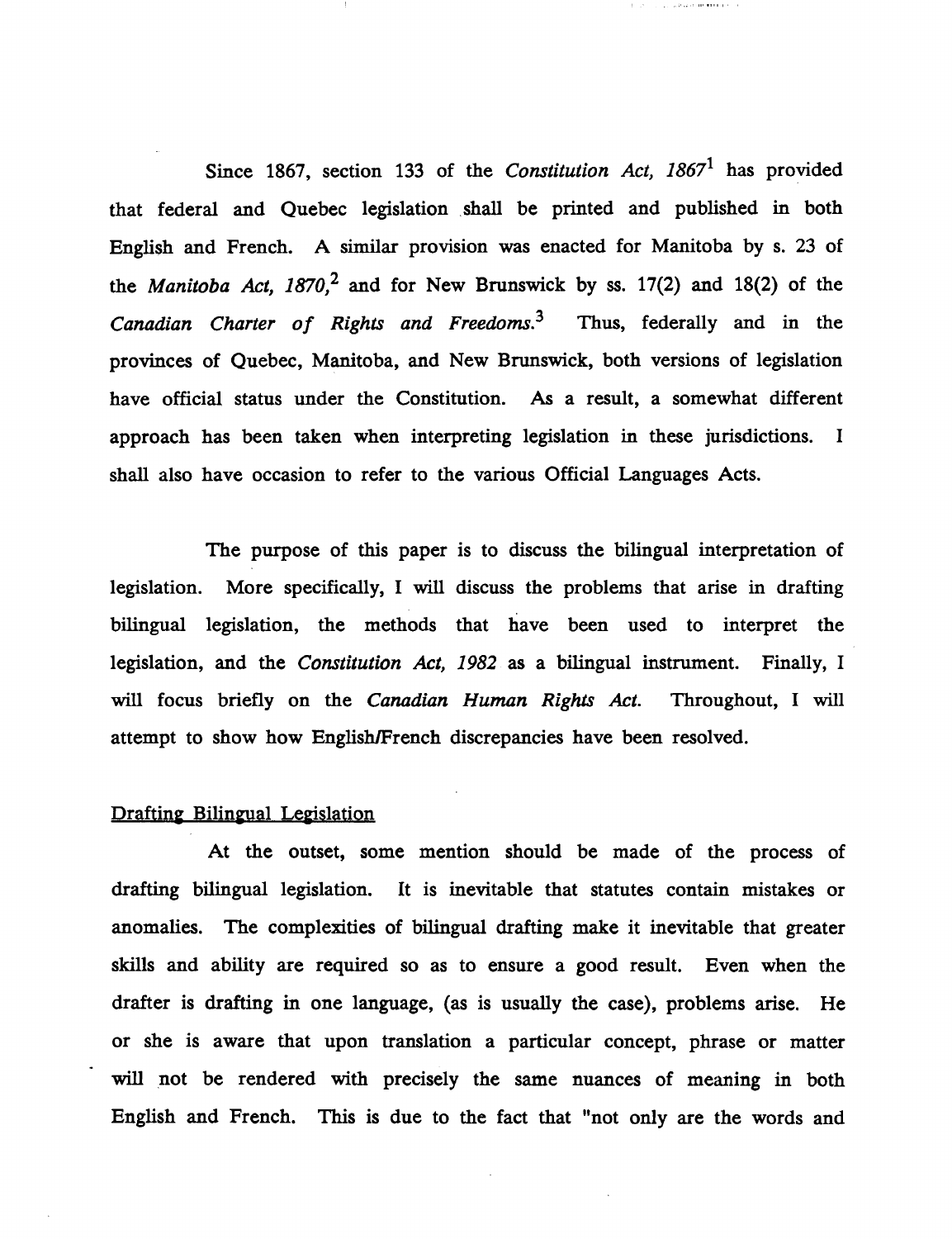syntax different in the two languages, but so often is the approach and psychological perspective".<sup>4</sup> As well, a drafter working in one language may have a different view as to what is to be achieved by the legislation. This also can lead to potential conflict.

To ensure greater compatibility between the English and French versions of an act, problems in translation must be anticipated. One of the more successful techniques for bilingual drafting is to have the French and English drafter work together as they develop the legislation. This gives them the opportunity to develop a common approach, a common style and affords them the chance to discuss the nuances and psychological perspectives that apply to each language. Close adherence should be paid to the elementary rule "that the language of legislation should be as simple and free from technical expressions as possible".<sup>5</sup> Even with close adherence to the rules of drafting, mistakes and anomalies will continue to be evident in statutes. Thus, it is important to have some understanding of the bilingual approach to the interpretation of statutes. This approach is referred to either as "une interprétation croisée<sup>16</sup> or a bilingual cross construction.<sup>7</sup>

## Interpretation of Bilingual Statutes

The starting point for interpreting bilingual legislation can be found in s. 11 of the *Interpretation ActS* which provides that every enactment shall be deemed remedial and given a fair, large and liberal construction. As we shall see, this has had some impact on the interpretation of bilingual statutes.

 $-2-$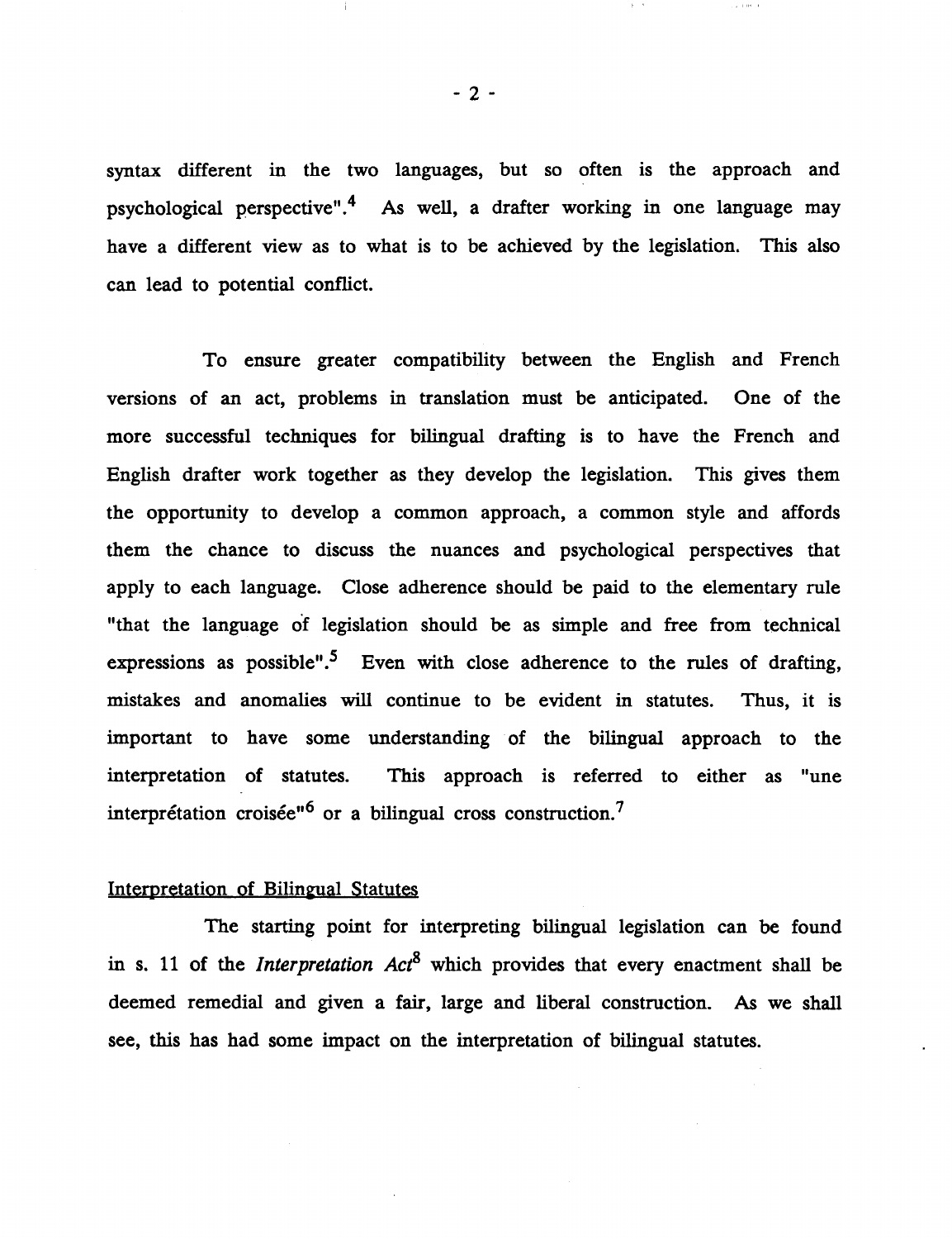More specific rules have been enacted by the Federal, Quebec and New Brunswick legislatures to help resolve the conflicts between the two versions of bilingual acts. Federally, s. 8 of the *Official Languages Act*9 is the relevant provision (see Appendix). Despite the enactment of this legislation, it is the view of many authorities that "the *Official Languages Act* does not constitute new law, but is at best the expression of the law as it stood before its enactment" .10

The cornerstone principle when dealing with the bilingual interpretation of statutes was set down in *King v. Dubois.*11 Here Chief Justice Duff held that when interpreting any federal legislation, each version of the statute must be considered and neither could be ignored.

Another principle that applies to the interpretation of bilingual legislation is that of internal coherence. What this means is that the various parts of the legislation must be construed so as to eliminate contradictions. This rule is particularly applicable when two versions of the same statute appear to be contradictory. As the two versions are both official, the authorities are of the view that they should be reconciled.<sup>12</sup> In effect, this means that in order to reconcile the two versions, a shared or common meaning must be found. Three potential situations may arise when there are contradictions between the two versions.13

Firstly, one version of the statute may be ambiguous while the other is plain and unambiguous. This was the case in *Cardinal v. The Queen*<sup>14</sup> where there was an ambiguity in the English version but not in the French. Mahoney

 $-3 -$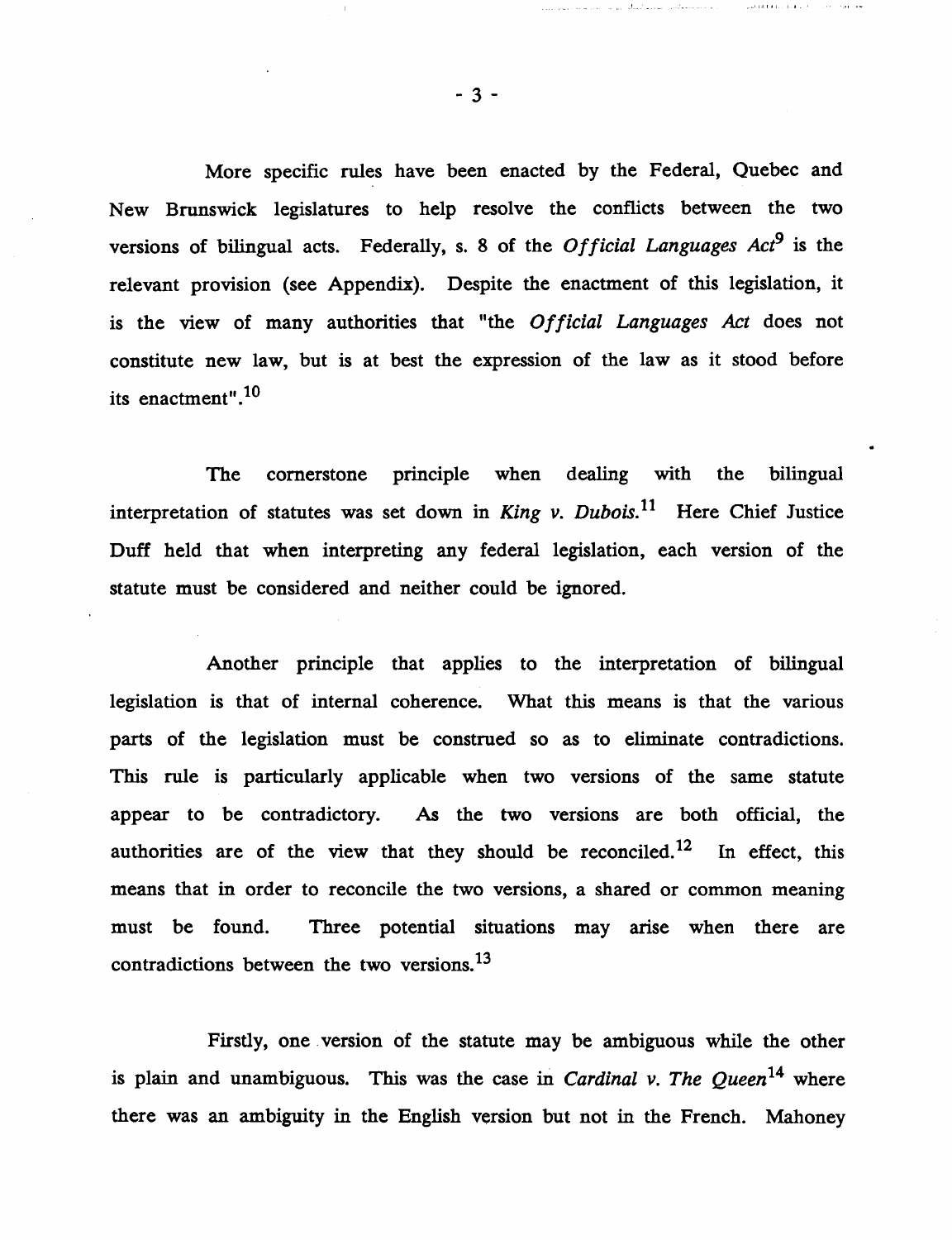J. held that as the French version is equally official, it is to be used in the resolution of any latent ambiguity in the English version.

The second situation that may arise is that one version may have a broader meaning than the other. Some cases would seem to indicate that when this is the case, the shared meaning of the two versions is the more narrow of the two.<sup>15</sup> While this seems to be the accepted view, there are other cases indicating the opposite viewpoint. Mr. Justice Pratte expressed what he considered to be the proper approach in *R. v. Compagnie Immobiliere, BCN Ltee*  as follows:

> In my view, therefore, the narrower meaning of one of the two versions should not be preferred where such meaning would clearly run contrary to the intent of the legislation and would consequently tend to defeat rather than assist the attainment of its objects.

Once the shared meaning is found, this possible interpretation must be examined with reference to the statute's context as a whole. It is only when it can be determined conclusively that the shared meaning is compatible with the intention of the legislator that the interpretation process is completed.<sup>17</sup>

Thirdly, it may be found that there is no shared meaning between the two versions. They are irreconcilable. H this is the case, the problem should be resolved according to the ordinary rules of interpretation. The courts will use such techniques as giving preference to the version that best fulfills the objectives of the legislation, the version that meshes better with the statute's other provisions or the version that best reflects Parliament's intention. H the real intent cannot be determined, presumptions of legislative intent will also be

 $\bar{1}$ 

 $\mathbf{E} = \mathbf{E}$ 

 $\mathcal{F}(\mathbf{y})$  . The following contract  $\mathbf{y}$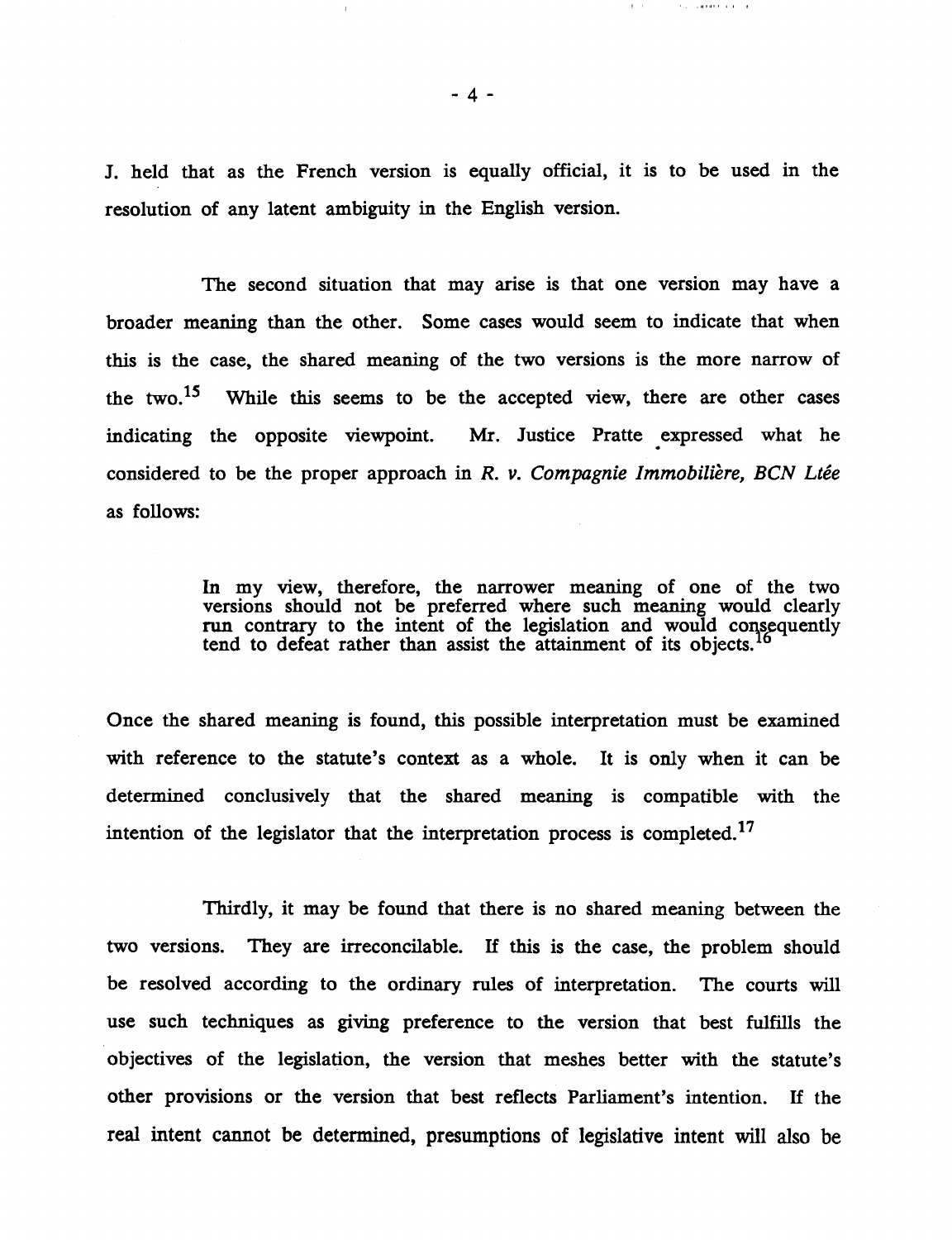used. Also, the court may decide to follow one version because the other contains either obvious material errors or does not conform to the ordinary methods of legislative drafting. This is often the case as more often than not, one version of an act is no more than a translation of the other.<sup>18</sup>

After examining the principles pertaining to the bilingual interpretation of statutes, it is possible to conclude that many are "no more than a logical extension and extrapolation of the classic canons of construction acknowledged in all Canadian jurisdictions".<sup>19</sup>

## *Constitution Act. 1982*

Some comment must be made about the *Constitution Act*, 1982.<sup>20</sup> It is, of course, a bilingual instrument and s. 57 provides:

The English and French versions are equally authoritative.<sup>21</sup>

As is the case with most bilingual texts, differences do exist between the English and the French versions. Section 24(2), which empowers a court to reject certain evidence obtained in a manner that infringes the *Charter of Rights and Freedoms,* is a good example. The French version appears to be broader than the English. It states that an individual is required only to demonstrate that the evidence "est susceptible" of bringing the administration of justice into disrepute. The English version, on the other hand, requires a person to show that the evidence *would* bring the administration of justice into disrepute.

 $\vert$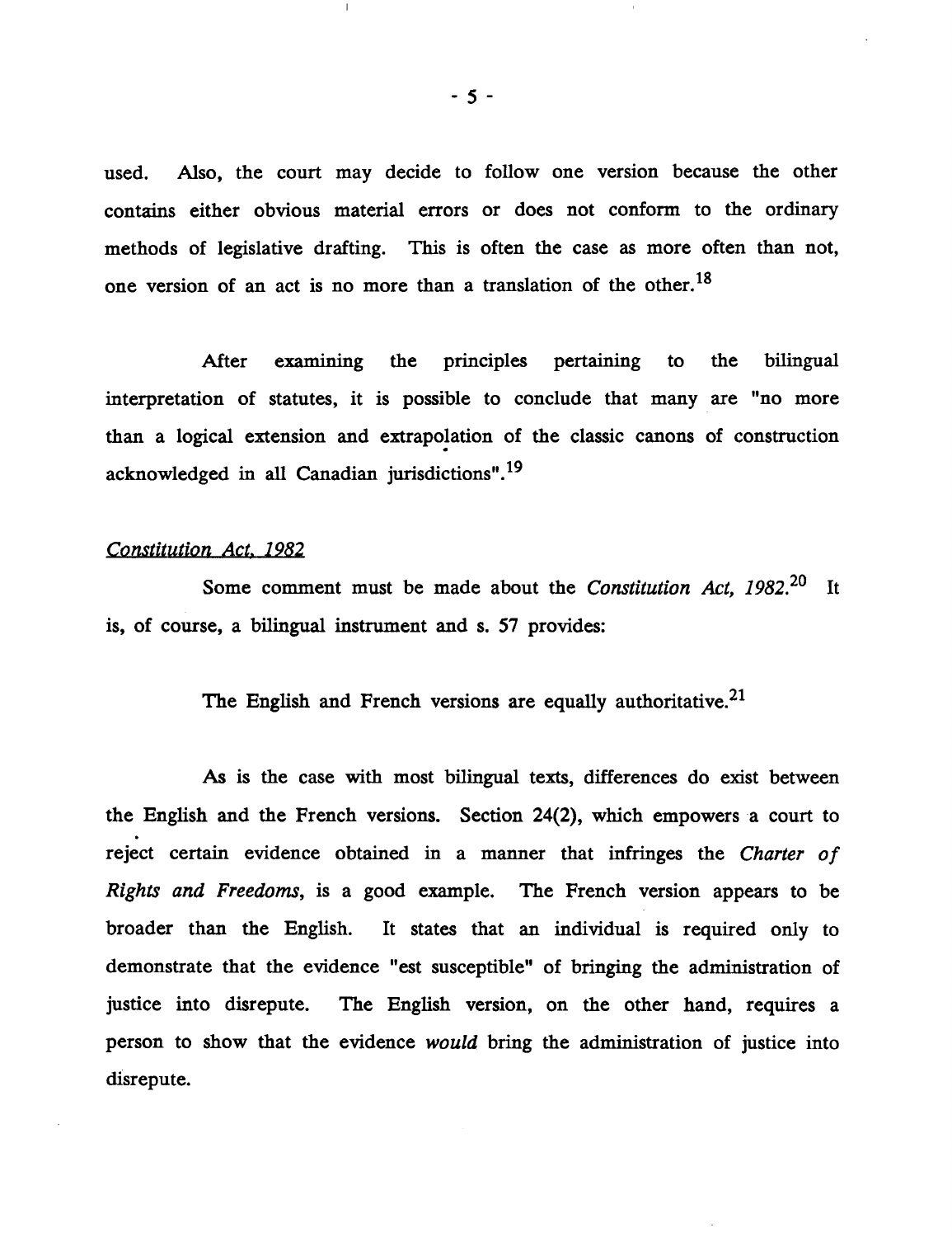Until recently, the courts had given little guidance as to how the *Constitution Act,* 1982 should be interpreted as a bilingual instrument. J.P. McEvoy in his article, "The Charter As A Bilingual Instrument" felt that "the initial Charter appeals by the Supreme Court of Canada betray an apparent failure to give full recognition to the bilingual nature of the Constitution".<sup>22</sup> Secondly, from looking at those cases considering the two versions, he expressed the view that the courts have only seen fit to consider both versions when *Charter* language rights are in issue or where a Francophone party is involved.<sup>23</sup> Thirdly, he felt that if it is accepted that a judgment is prepared only in the judge's first language, then the judgment is a consideration of only one version. He backs up this proposition by demonstrating that in many of the cases, the two versions are not expressly compared even though obvious discrepancies exist between the two versions.<sup>24</sup>

Another commentator, A. Gautron, has suggested that some direction may be obtained from statements made by the Judicial Council of the Privy Council concerning the interpretation of constitutional documents.<sup>25</sup> Thus in *Minister of Home Affairs v. Fisher*, one of these cases, Lord Wilberforce stated that constitutional documents

> ... call for a generous interpretation avoiding what has been called the "austerity of tabulated legalism", suitable to give to individuals the full measure of fundamental rights and freedoms referred to.

Dale Gibson has noted that s. 57 seems to indicate that the courts should follow the approach that has been used with other bilingual legislation.<sup>27</sup> McEvoy is of the view that as an initial step, there must be a comparative

 $-6 -$ 

 $\omega$  ,  $\omega$  ,  $\omega$  ,  $\omega$  ,  $\omega$  ,  $\omega$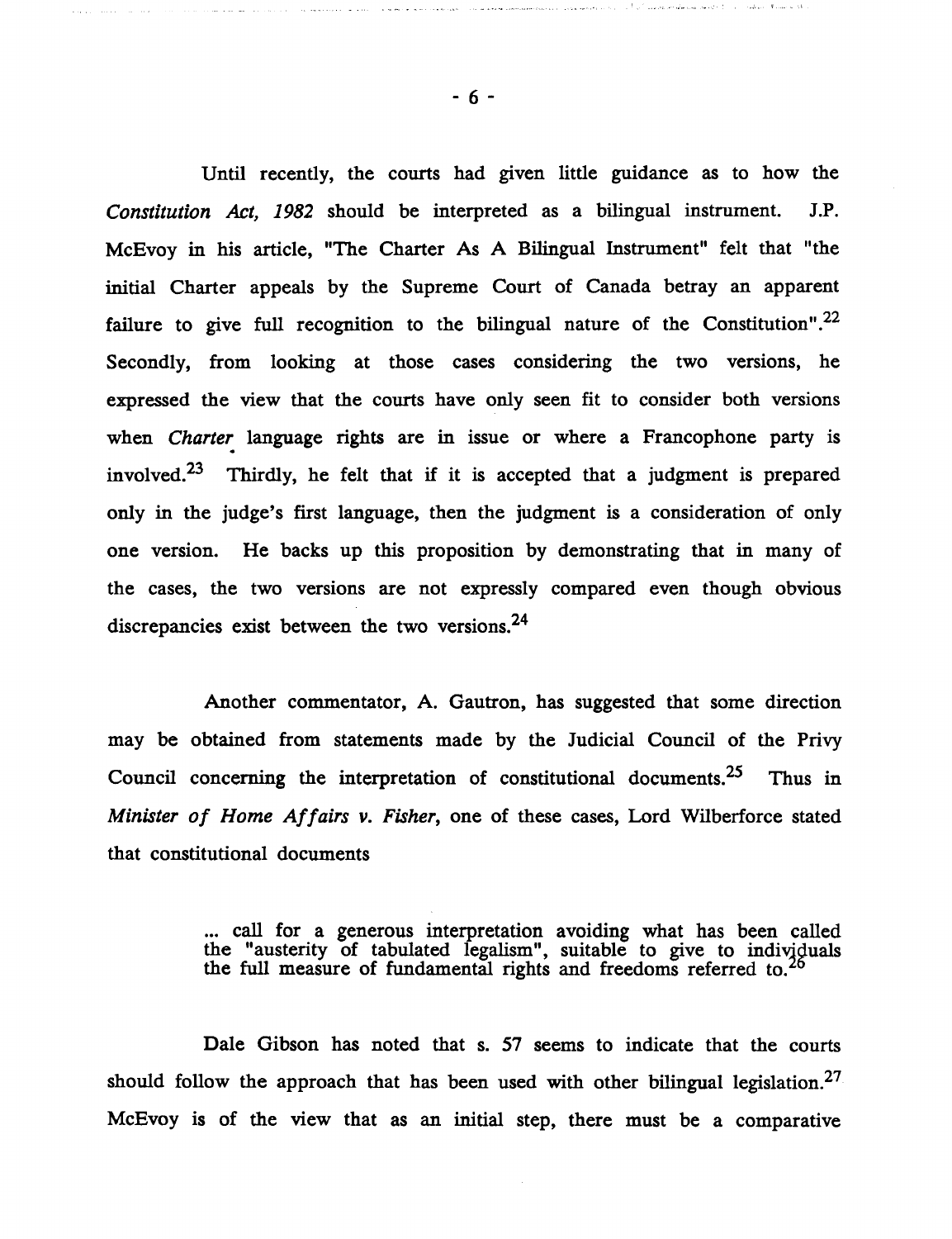reading of both versions. <sup>28</sup> It is his belief that if this is not done, there may be a failure to properly ascertain the true meaning of the Constitution when discrepancies of language exist between the two versions.<sup>29</sup>

Recently, the Supreme Court has begun to give guidance in this area. It suggests that the version that gives the most generous meaning to the right protected by the *Charter* should be adopted. In *R. v. COllins,30* it was influenced in coming to its decision by the more generous "est susceptible" rather than "would bring" the administration of justice into disrepute. Similarly, in *R. v. Rahey*,<sup>31</sup> it gained assistance from the French version in holding that the right to trial within a reasonable time ("d'être jugé dans un delai raisonnable") extended until the end of the trial.

# Discrepancies Between the English/French Versions of the Canadian Human Rights Act

The last area to be discussed in this paper is the bilingual interpretation of the *Canadian Human Rights Act.*32 There is very little jurisprudence on the bilingual interpretation of this statute. One of the sections that has been interpreted is one dealing with the extent of a prohibited ground of discrimination. Before the 1983 amendments, "marital status" was listed as a prohibited ground of discrimination in the English text. The French text contained instead the phrase "situation de famille".

*Arsenault et al v. International Longshoremen's Association Local* 375 *et al33* dealt with the meaning of the phrase "marital status". In this case, the Longshoremen's Union passed a resolution to the effect that membership in the union would be preferentially given to certain relatives of members in good

 $-7 -$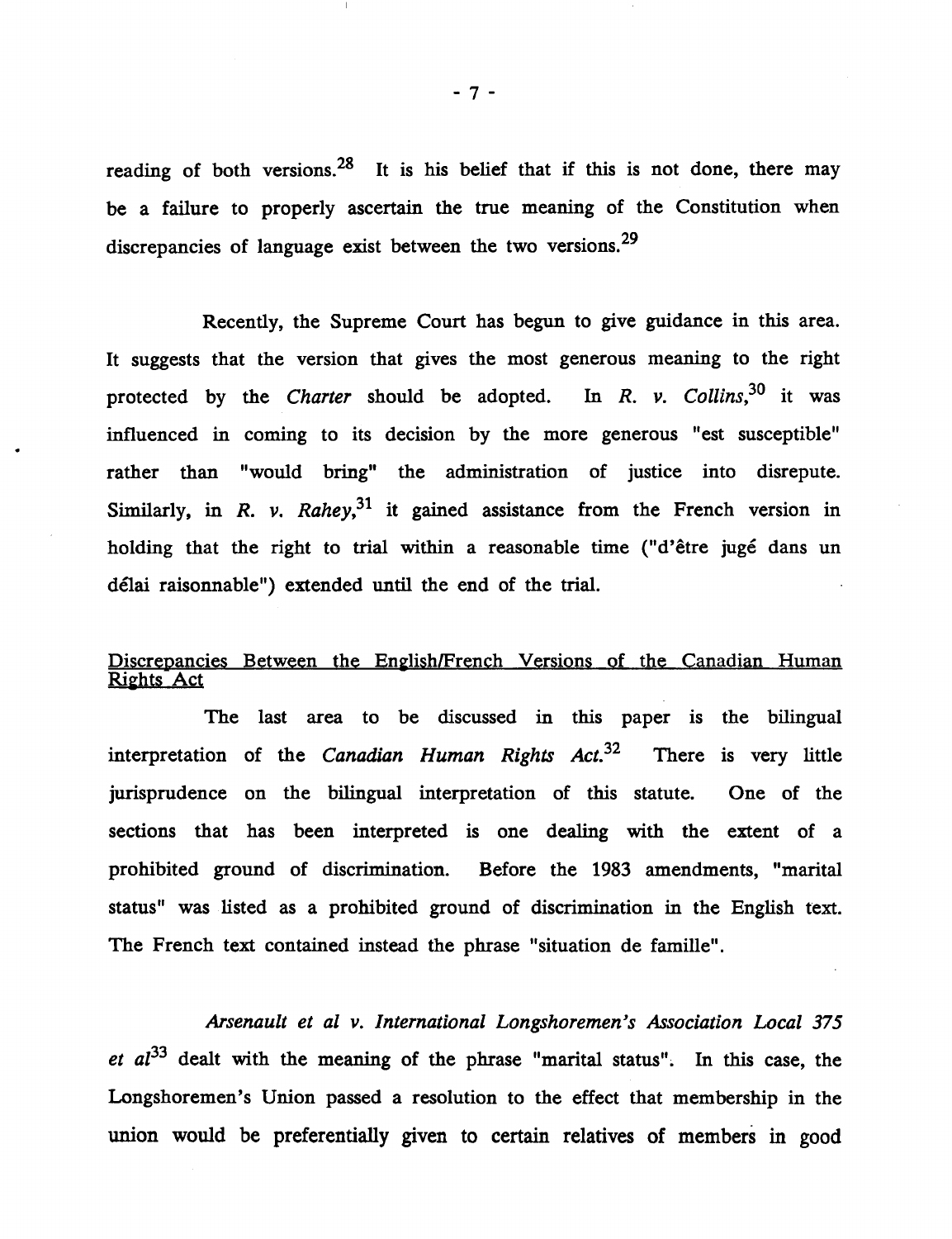standing. In the course of its decision, the Canadian Labour Relations Board was required to decide whether the French version "la situation de la famille" should be preferred over the English "marital status" in determining what the meaning of this head of discrimination should be. The Board members looked at s. 11 of the federal *Interpretation Act.* 34 They then concluded:

> In opting for the English version of the text, namely the expression "marital status", mstead of the French version, we run the risk of unduly limiting the scope of the grounds of discrimination. Since in any event 'marital status' is included in the term "situation de famille", it seems more appropriate and consistent with the abovequoted rule of<sub>2</sub>interpretation (s. 11 *Interpretation Act*) to adopt the French version.

The opposite conclusion was reached in *Canadian Human Rights Commission* v. *Canadian Pacific Airlines.36* Here an independent tribunal dismissed a complaint which alleged that there was a violation of s. 10 of the *Canadian Human Rights Act.* More specifically, C.P. Air was found not to be within the prohibited grounds of the *Canadian Human Rights Act* when it gave preference for summer employment to the children of employees. After examining s. *8(2)(d)* of the *Official Languages Act,* the tribunal concluded that,

> Since "marital status" and "situation de famille" means the same thing when "situation de famille" is given its restrictive meaning and different things when it is not, I should favour in this case, the restrictive meaning that " $1a$  situation de famille" (marital status) would not include children. $37$

In the cases above, therefore, both tribunals made use of the rules that have been developed for interpreting bilingual legislation. However, as can be noted, despite this, a different result was achieved in each case. This seems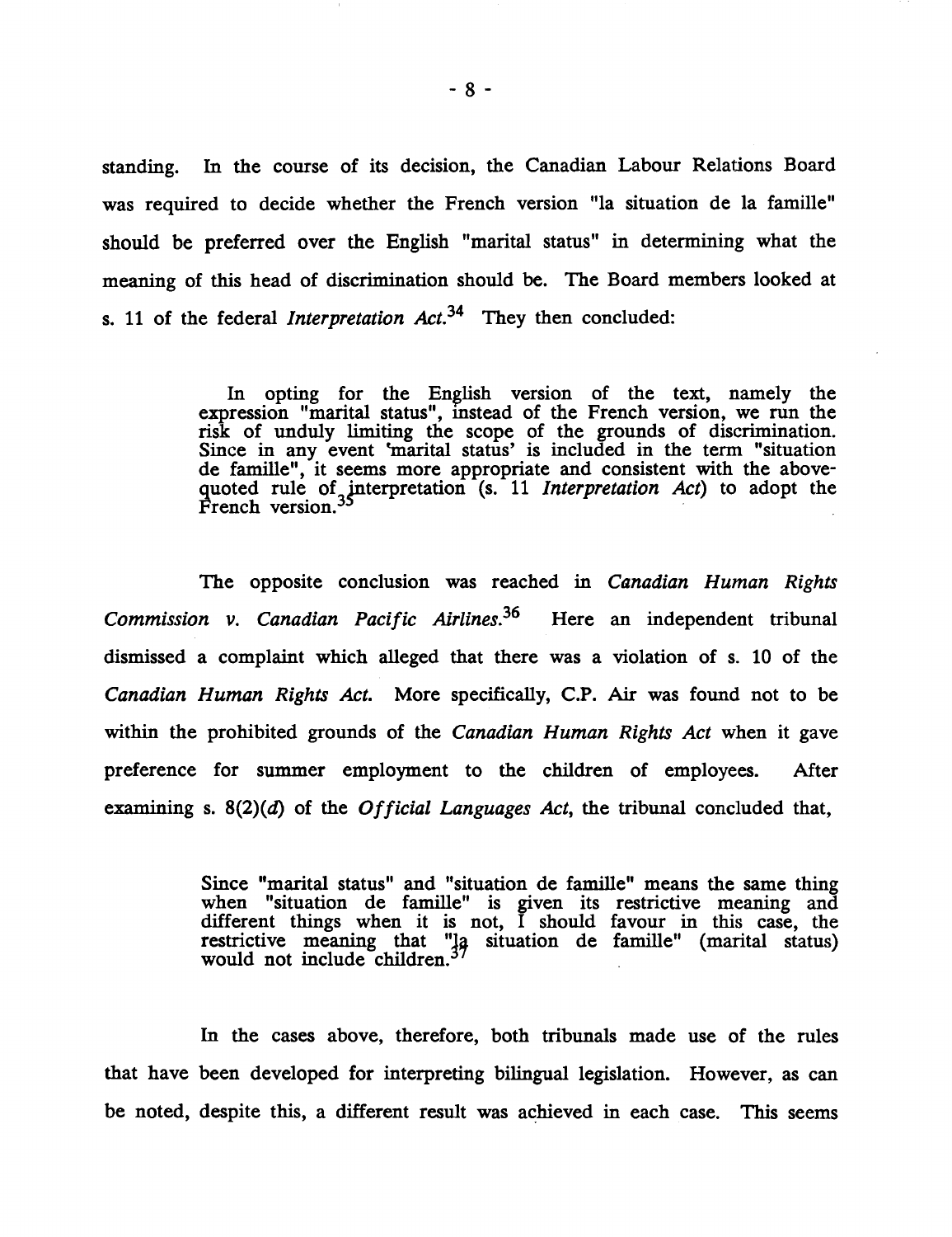to indicate that there is a risk that courts may achieve different results depending on the particular rule they apply.

In this paper, some attempt has been made to examine some of the more salient aspects of the bilingual interpretation of legislation. The problems begin at the initial drafting stage. I suggest this can be an opportunity as well as a source of confusion if it is well done. For in attempting to render an idea in another language, an additional nuance may helpfully be added. Bilingual statutes can also be helpful at the interpretative stage. One version may not be entirely clear, but reference to the other can make it so. This can help to round out the purposes of a statute. As we saw, for example, this has been achieved by some of the recent Charter decisions of the Supreme Court of Canada.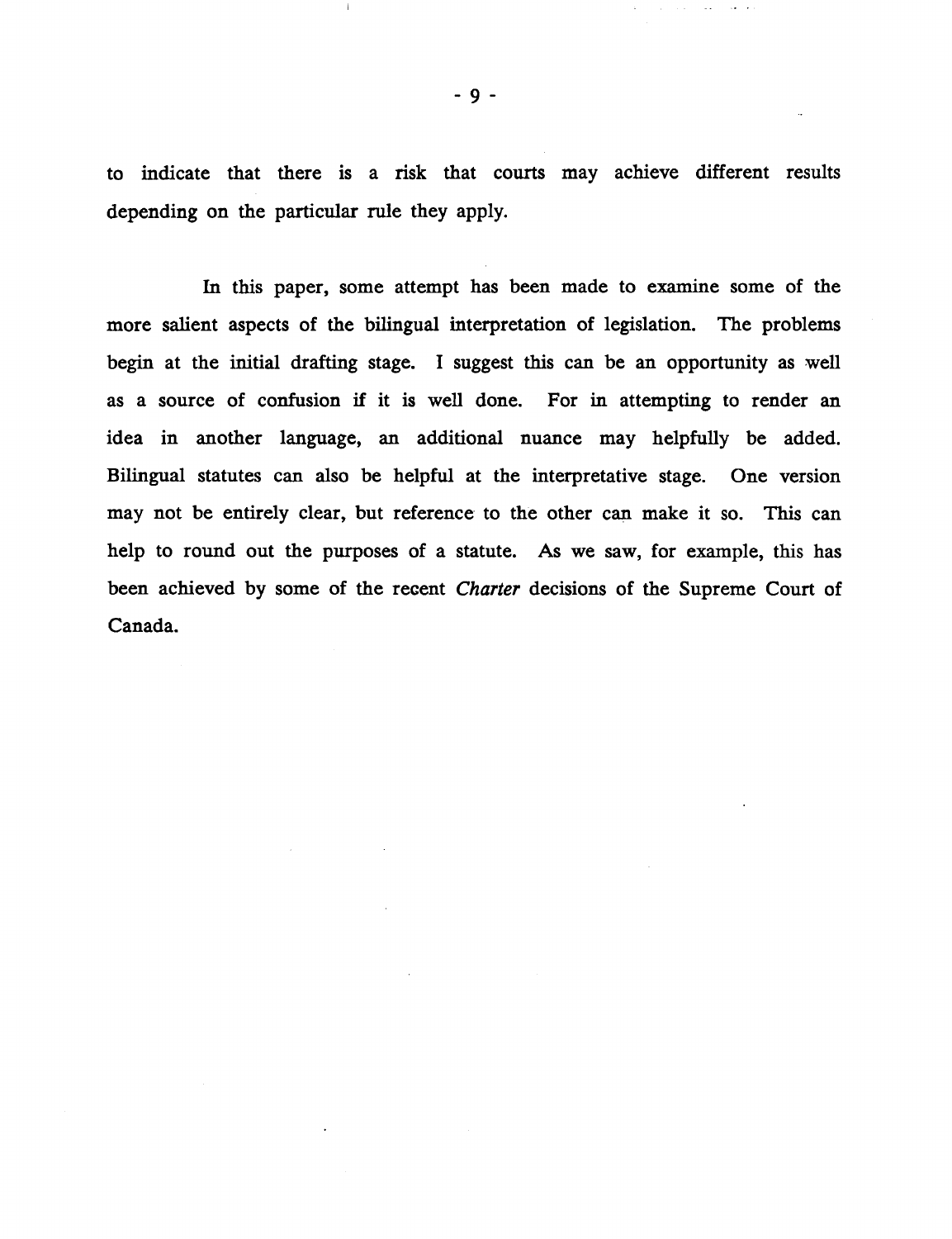#### Footnotes

- 1. 30 & 31 Vict., c. 3 (U.K.).
- 2. 1870, 33 Vict., c. 3 (Can.).
- 3. 1982, c. 11 (U.K.).
- 4. Jean Jacques Bertrand, in Quebec General Assembly on May 8, 1963.
- 5. J.D. Honsberger, "Bilingualism in Canadian Statutes" (1965), 43 Can. Bar Rev. 314, at p. 323.
- 6. Reynald Boult, "Le bilinguisme des lois dans la jurisprudence de la Cour suprême du Canada" (1968), 3 Ott. L.R. 323.
- 7. Remi Michael Beaupre, *Construing Bilingual Legislation in Canada,* Toronto; Butterworths, 1981 at p. 3.
- 8. R.S.C. 1970, c. 1-23, section 11.
- 9. R.S.C. 1970, c. 0-2.
- 10. Elmer A. Driedger, *Construction of Statutes,* 2nd ed. Toronto: Butterworths, 1983 p. 180. Pierre-Andre Cote, *The Interpretation* of Legislation in Canada, Les Éditions Yvon Blais Inc., 1984 at p. 253 feels that these comments do not apply to paragraph  $8(2)(c)$ . He feels that this paragraph which serves to resolve problems of statutory drafting and mterpreting relating to two distinct legal systems (civil and common law) is an innovation that goes beyond principles already recognized by the courts.
- 11. [1935] S.C.R. 378.
- 12. Pierre André Côté, *ibid*, at p. 255, *Canadian Pacific Railway Co. v. Robinson* (1891) 19 S.C.R. 292, 325, reversed [1892] A.C. 481.
- 13. Pierre Andre Cote, *supra,* f.n. 8 at p. 255.
- 14. [1980] 1 F.C. 141.
- 15. *Toronto Railway Co. v. The Queen* (1895), 25 S.C.R. 24, reversed [1896] A.C. 551; *R. v. Dubois,* [1935] S.C.R. 378; *Pollack Ltee v. Comite paritaire du commerce de detail,* [1946] 2 D.L.R. 801 (S.C.C.); *Gravel v. City of St-Leonard,* [1978] 1 S.C.R. 660, 669.
- 16. [1979] 1 S.C.R. 865 at 871.
- 17. Pierre Andre Cote, *supra,* f.n. 8 at p. 256.
- 18. Pierre Andre Cote, *supra* f.n. 8 at pp. 258-9.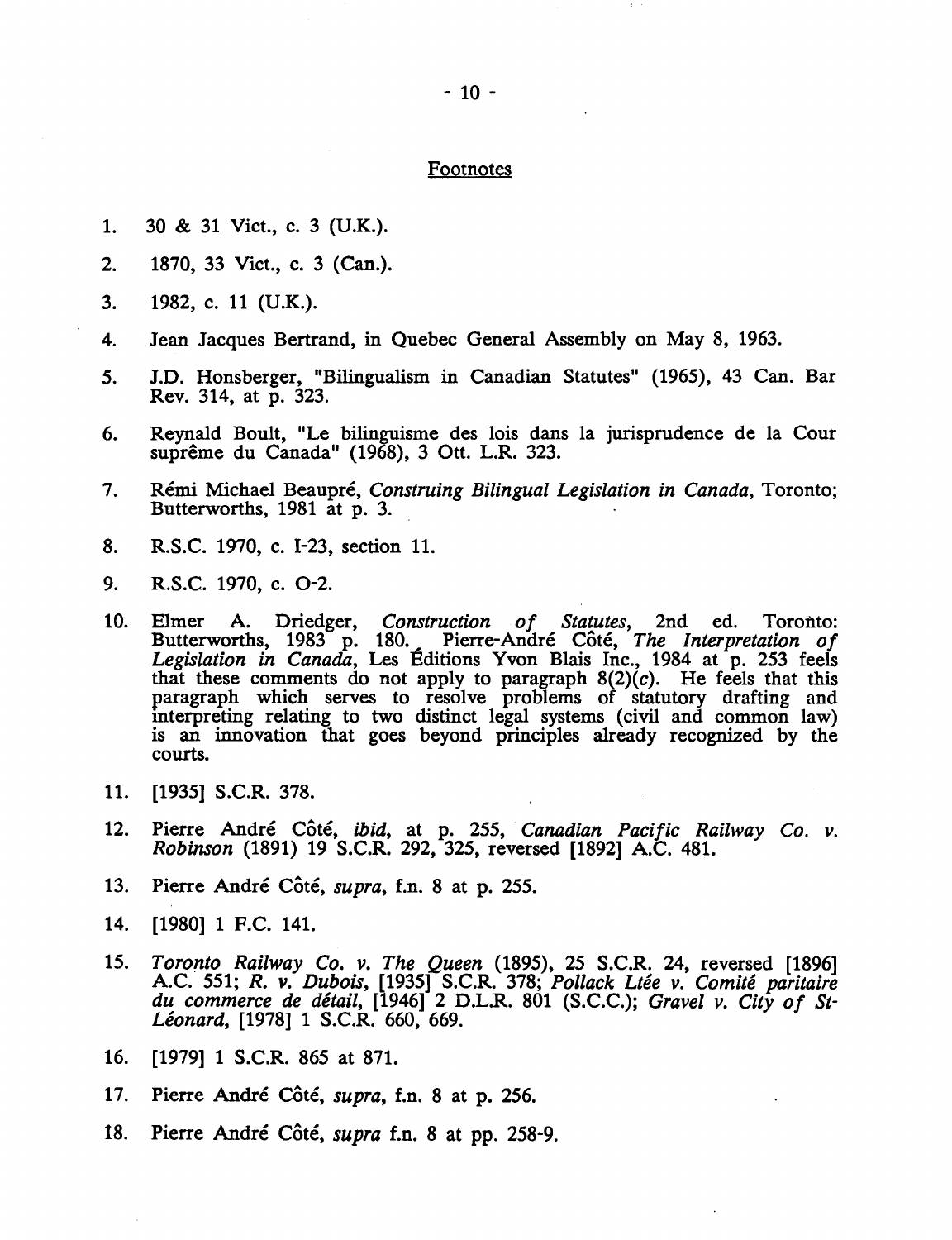- 19. Rémi-Michael Beaupré, *supra*, f.n. 5 at p. 4.
- *20. Constitution Act,* 1982, enacted by *Canada Act,* 1982, (U.K.) 1982 c. 11, Schedule B.
- 21. *Ibid.*
- 22. J.P. McEvoy, "The Charter As A Bilingual Instrument" (1986), 64 Can. Bar Rev. *155* at p. *157.*
- *23. Ibid.,* at p. 168.
- 24. J.P. McEvoy, *supra,* f.n. 20 at p. 158.
- 25. A. Gautron, "French-English Discrepancies in the Canadian Charter of Rights and Freedoms" (1982), 12 Man. L.J. Issue No.2.
- 26. [1979] 3 All E.R. 21 (P.C.).
- 27. W.S. Tarnopolsky & Gerald A. Beaudoin (eds.), *The Canadian Charter of Rights and Freedoms*, Toronto: The Carswell Co. Ltd., 1982, p. 33.
- 28. J.P. McEvoy, *supra,* f.n. 20 at p. 170.
- 29. J.P. McEvoy, *supra* f.n. 20 at p. 157.
- *30. R. v. Collins,* April 9, 1987, as yet unreported.
- 31. *R. v. Rahey,* May 14, 1987, as yet unreported.
- 32. R.S.C. 1976-77. c. 33.
- 33. (1982), C.L.L.R., p. 17018.
- 34. R.S.S. 1979, c. 1-23.
- *35. Supra* f.n. 27 at p. 17019.
- 36. 4 C.H.R.R. D/1392.
- *37. Ibid.,* s. *D/1399,* It should be noted that as a result of the 1983 amendments, "family status" and "marital status" are now both prohibited grounds of discrimination.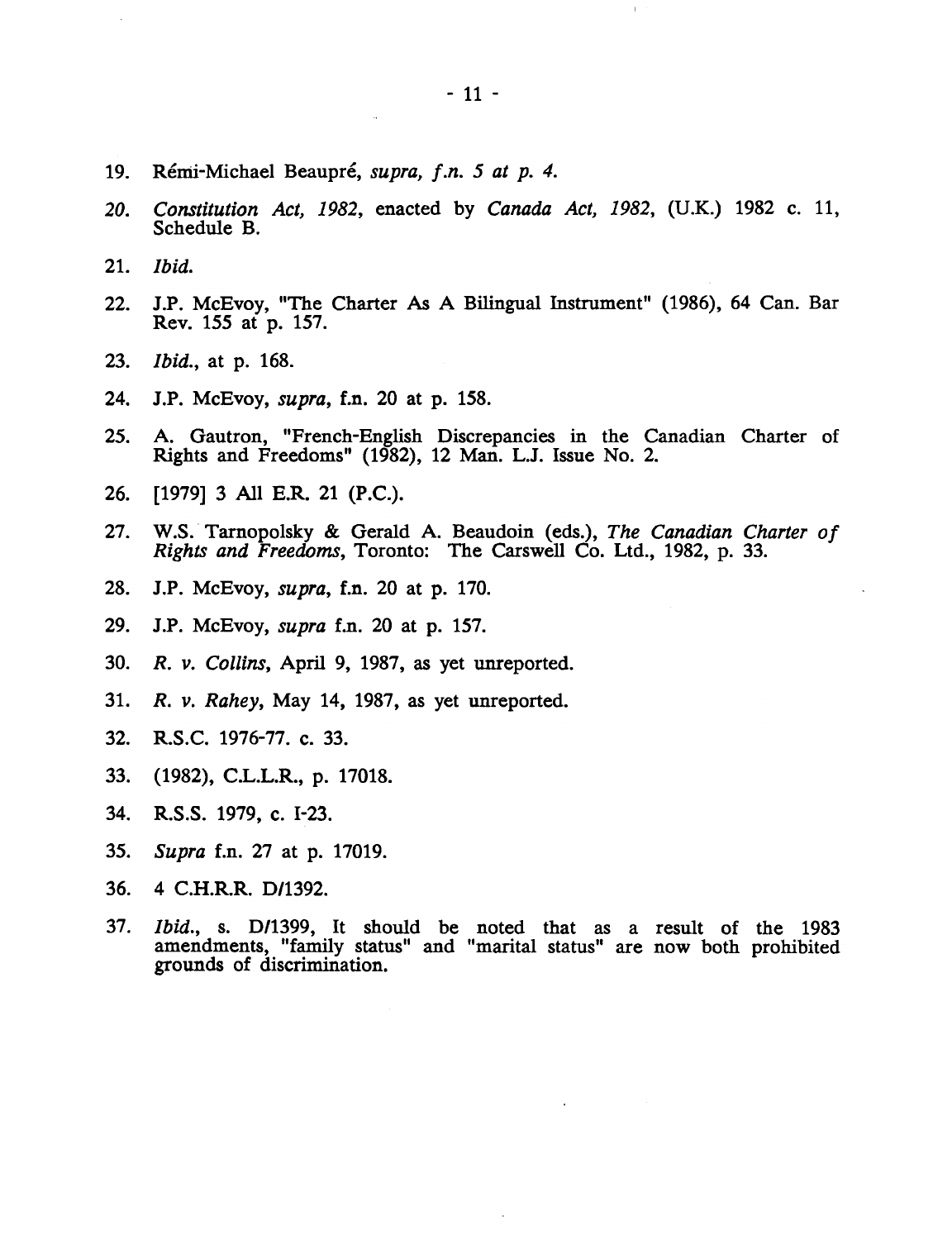## Appendix

*Official Languages Act,* R.S.C. 1970, c. 0-2

. . . . . . . . . . .

Section 8. (1) In construing an enactment, both its versions in the official languages are equally authentic.

> (2) In applying subsection (1) to the construction of an enactment,

• \_ ,\_•• \_ ••• \_\_•• \_" \_ > ...... ,",'. '\_••• \_L .•. ' ....• "\_",,," •..•-'" \_, '"... ,\_~J. <sup>U</sup>*l'.* i •. '11 ." '"

- $(a)$  where it is alleged or appears that the two versions of the enactment differ in their meaning, regard shall be had to both its versions so that, subject to paragraph  $(c)$ , the like effect is given to the enactment in every part of Canada in which the enactment is intended to apply, unless a contrary intent is explicitly or implicitly evident;
- $(b)$  subject to paragraph  $(c)$ , where in the enactment there is a reference to a concept, matter or thing the reference shall, in its expression in each version of the enactment, be construed as a reference to the concept, matter or thing to which in its expression in both versions of the enactment the reference is apt;
- (c) where a concept, matter or thing in its expression in one version of the enactment is incompatible with the legal system or institutions of a part of Canada in which the enactment is intended to apply but in its expression in the other version of the enactment is compatible therewith, a reference in the enactment to the concept, matter or thing shall, as the enactment applies to that part of Canada, be construed as a reference to the concept, matter or thing in its expression in that version of the enactment that is compatible therewith; and
- $(d)$  if the two versions of the enactment differ in a manner not coming within paragraph (c), preference shall be given to the version thereof that, according to the true spirit, intent and meaning of the enactment, best ensures the attainment of its objects.